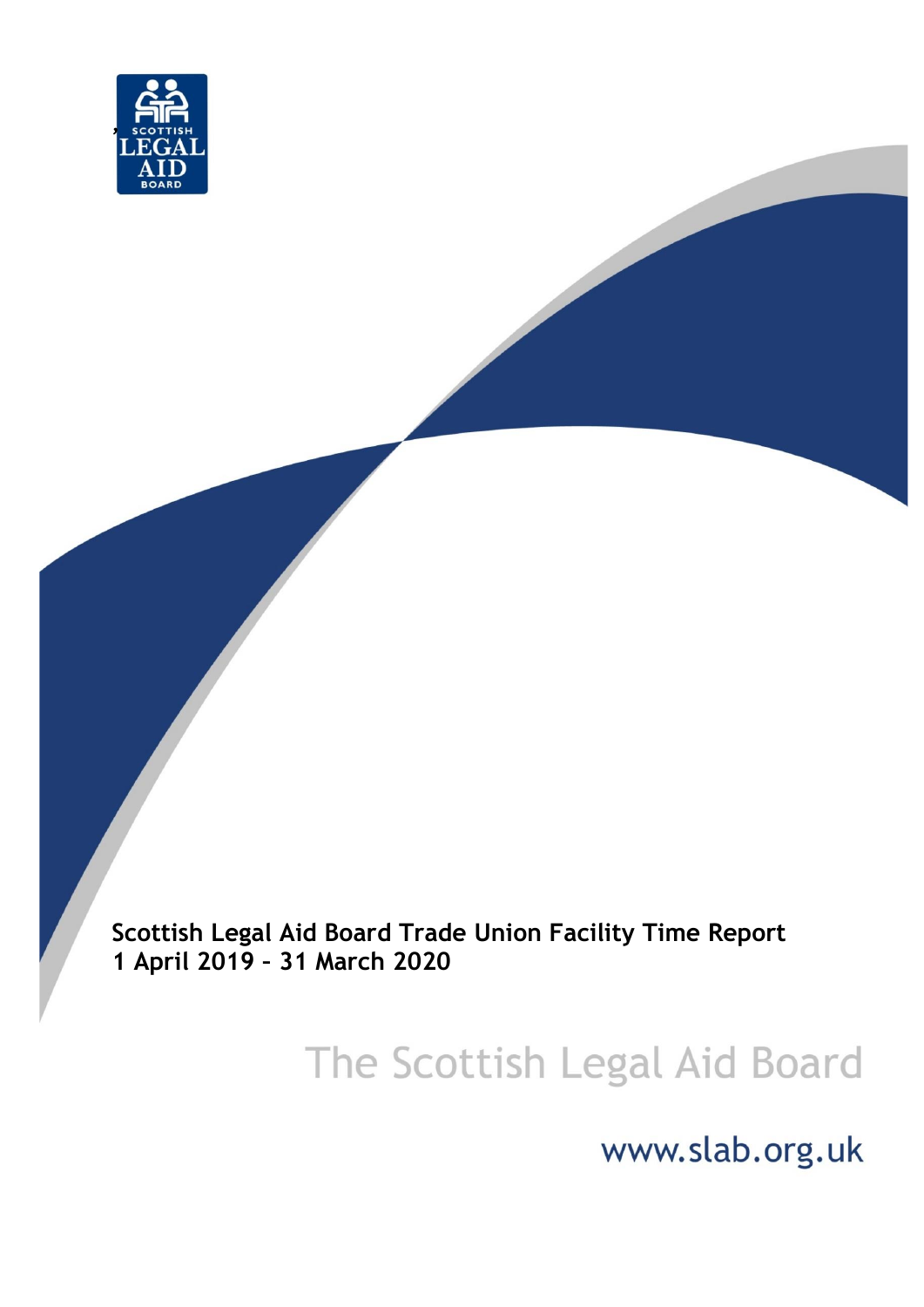# **Scottish Legal Aid Board Trade Union Facility Time Report 1 April 2019– 31 March 2020**

Trade Unions play an important role in the modern workplace and there are considerable benefits to both employers and employees when organisations and unions work well together. The Scottish Legal Aid Board is committed to working in partnership with our recognised trade union. This commitment is demonstrated through our bargaining framework and is supported by an ongoing recognition agreement with our recognised trade union, GMB..

The Trade Union (Facility Time Publication Requirements) Regulations 2017 came into effect on the 1st April 2017. These regulations place a legislative requirement on relevant public sector employers to collate and publish, on an annual basis, a range of data on the amount and cost of facility time within their organisation. The data is required to be published on a website maintained by or on behalf of the employer before 31st July each year, and within the annual report. The Cabinet Office published supporting guidance on 2 June 2018 which has clarified the data which should be disclosed within the annual report and accounts.

The purpose of these regulations is to promote transparency and allow for public scrutiny of facility time. We will publish the data for 2019-20, including within the annual report on the SLAB website www.slab.org.uk.

#### **The range of data required is detailed below:**

#### **Facility Time Reporting Tables 2019-2020**

**Trade Union Act 2016: Facility Time Reporting from 1 April 2019- 31 March 2020**

#### **Table 1 Relevant union officials**

 $\blacksquare$ 

What was the total number of your employees who were relevant union officials during the relevant period?

| Number of employees who were relevant   Full-time equivalent employee<br>union officials during the relevant period   number |     |
|------------------------------------------------------------------------------------------------------------------------------|-----|
|                                                                                                                              | 5.0 |

⊤

 $\overline{\phantom{a}}$ 

**\****This number also includes all those who are recognised as representatives who would be eligible to take time off for trade union duties but have not requested any time off during the reporting period.*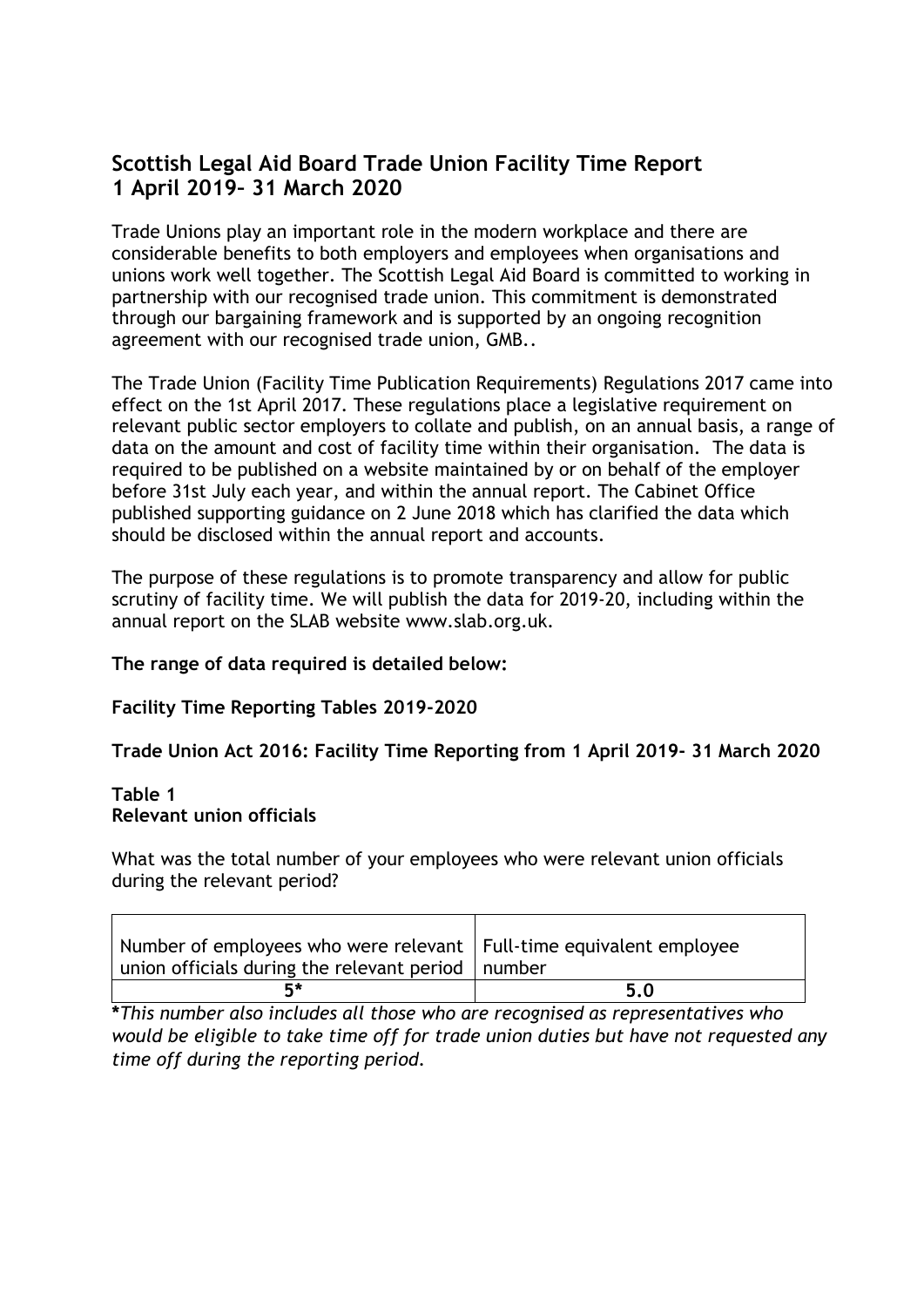## **Table 2 Percentage of time spent on facility time**

How many of your employees who were relevant union officials employed during the relevant period spent a) 0%, b) 1-50%, c) 51-99% or d) 100% of their working hours on facility time?

| Percentage of time | Number of employees |
|--------------------|---------------------|
| 2%                 |                     |
| $1 - 50%$          |                     |
| 51-99%             |                     |
| 100%               |                     |

#### **Table 3**

### **Percentage of pay bill spent on facility time**

Provide the figures requested in the first column of the table below to determine the percentage of your total pay bill spent on paying employees who were relevant union officials for facility time during the relevant period.

| <b>First Column</b>                                        | <b>Figures</b> |
|------------------------------------------------------------|----------------|
| Provide the total cost of facility time                    | £1,488*        |
| Provide the total pay bill                                 | £12,758,328**  |
|                                                            |                |
| Provide the percentage of the total pay bill $\vert$ 0.01% |                |
| spent on facility time, calculated as:                     |                |
| (total cost of facility time $\div$ total pay bill)        |                |
| $x$ 100                                                    |                |

\**This includes, as required, employer costs such as NI and pension contributions where applicable.*

*\*\* On a cash basis.*

# **Table 4**

#### **Paid Trade Union Duties**

As a percentage of total paid facility time hours, how many hours were spent by employees who were relevant union officials during the relevant period on paid trade union activities?

# $0 \div 115 \times 100 = 0.00\%$

Time spent on paid trade union activities as a percentage of total paid facility time hours calculated as:

*(total hours spent on paid trade union activities by relevant union officials during the relevant period ÷ total paid facility time hours) x 100*